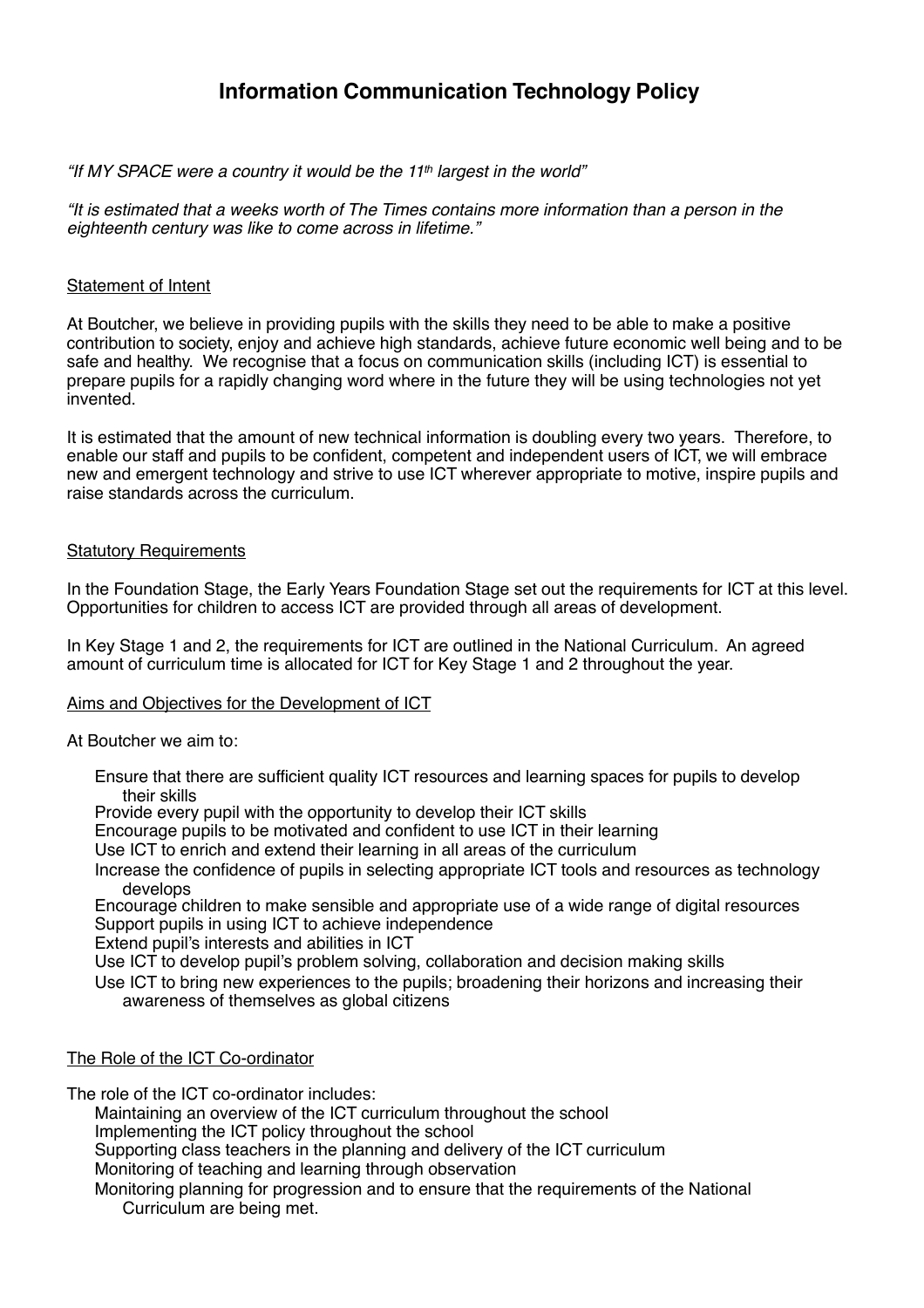Supporting class teachers in assessment of ICT Organising and leading moderation of assessment in ICT Providing INSET to meet the needs of the whole staff and individual teachers Setting and implement ICT curriculum objectives within the School Focus Plan Managing the allocated ICT budget in accordance with the School Focus Plan Organising and managing hardware and software resources Keeping informed of current curriculum developments in ICT Informing parents on curriculum matters

#### Partnership with Governors

The governing body have a strategic role in implementing the curriculum at Boutcher and setting future targets to raise standards for all pupils. Governors have the responsibility of setting, agreeing and applying the ICT policy. This includes the monitoring of teaching and learning and ensuring that planning provides for progression as well as meeting the requirements of the National Curriculum and Early Years Foundation Stage

#### Partnership with Parents

We recognise the importance of parental support. Boutcher holds regular meetings to inform parents of curriculum developments. Information is provided to parents to help them support their child's learning. Every year parents support national and local projects to develop ICT resources within the school, for example 'Tesco's Computers for Schools' scheme.

Parents seeking advice are able to talk to the ICT co-ordinator, Headteacher or a member of the governing body. Parents are able to speak to teachers at Boutcher, by appointment, at any time throughout the year to discuss their child's education and any special talents/difficulties that their child may have in ICT.

Children's progress in ICT is included in end of year report which is sent out to parents at the end of the summer term. There are also open days throughout the year for parents to discuss the children's progress and targets with the class teacher.

#### Equal Opportunity

We aim to promote equal opportunities for all, and to have high expectations of, all pupils irrespective of age, race, gender, background, physical/sensory ability, intellect and special educational needs

All pupils have equal access to the ICT curriculum and resources. This includes providing individual and specific targets where appropriate and monitoring ICT access based on gender and EAL to ensure equality of opportunity.

At Boutcher, we respond to the diverse learning needs of the pupils in our care. We aim to overcome potential barriers to their learning and have high expectations of all pupils in ICT.

*For further information please refer to the Equal Opportunities policy*

#### Special Educational Needs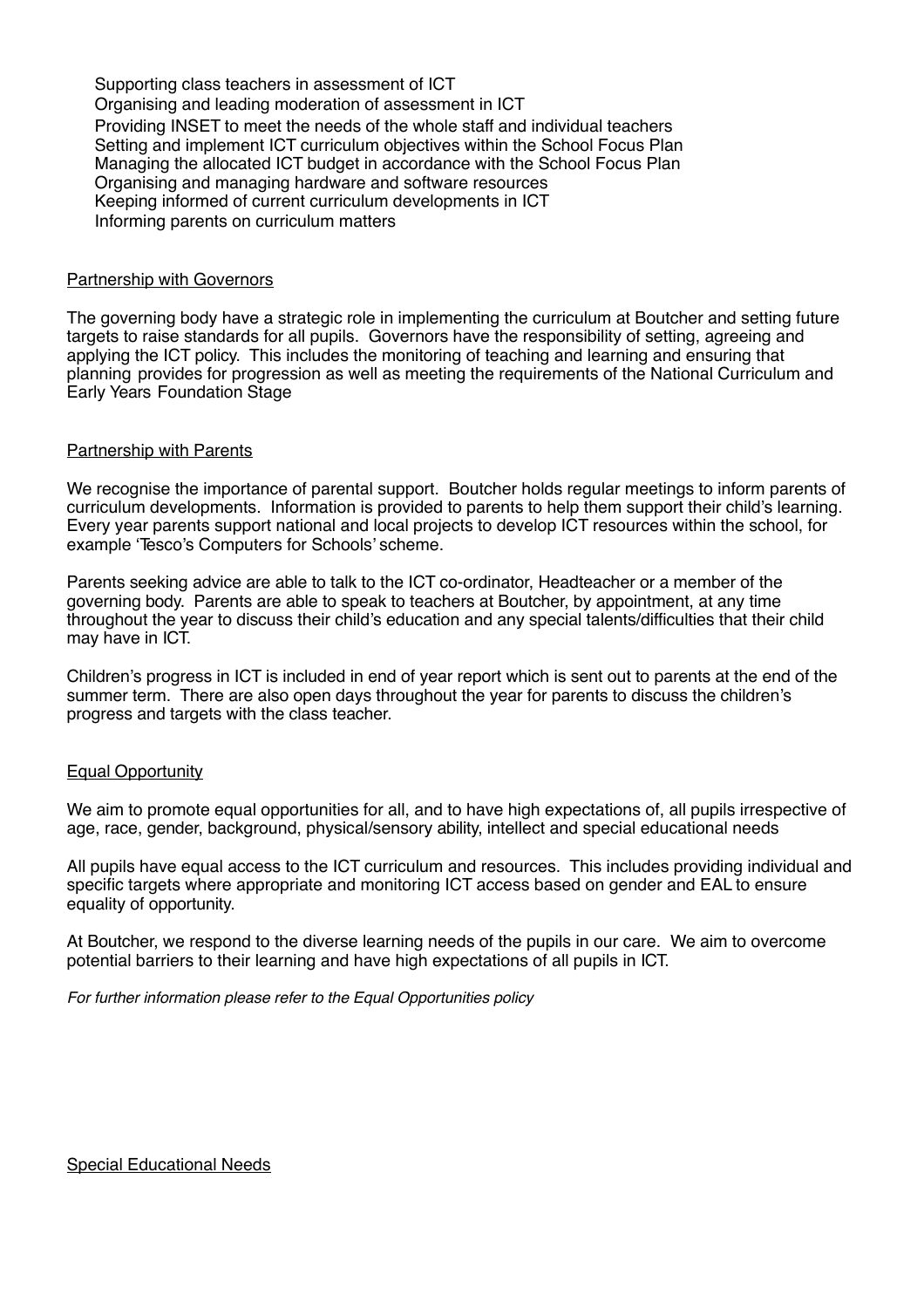The special educational needs of pupils are fully discussed with parents. Decisions are made in consultation with parents to provide the appropriate curriculum and support for all pupils to achieve their full potential in all areas of learning.

Lessons are differentiated by the class teacher according to the needs of individuals within the class to ensure all pupils have equal access to the ICT curriculum and resources. The co-ordinators are able to

support the class teacher in assessing the provision required for pupils to achieve success. When particular problems arise, the ICT co-ordinators are consulted and the SENCO may be involved. This may lead to extra support during lessons, possibly from an additional adult. It is equally important to assess the achievements of well-able pupils and deliver an appropriate, challenging curriculum to support their learning. They are given opportunities to discuss and extend their skills, knowledge and enjoyment of ICT.

## Access to ICT

Two networks (administration and curriculum)

- Fully equipped ICT suite linked to curriculum network and broadband Internet, an interactive whiteboard and projector, and a colour printer
- Alaptop trolley in Key Stage 2 containing 16 wireless enabled laptops connected to the curriculum network. All Key Stage 2 classes have wireless hubs.
- Each classroom in Key Stage 1 and 2 has a computer linked to the internet, the curriculum network and the suite printer. They also have a printer in the classroom and are linked to the colour photocopier.
- Each classroom in Key Stage 1 and 2 has an interactive whiteboard. There is also an interactive whiteboard in the Dyers' Room.
- Each classroom has a digital camera
- In the hall, there is projector and screen which can be linked to the DVD/Video player or a laptop. There is also a tablet to provide interactivity.
- Other resources, including floor turtles, video cameras, data logging and control equipment, webcams and software are kept centrally by the ICT co-ordinator

# Organisation and Planning for ICT

- Teachers use the QCAdocuments supported by the Greenwich ICT Team plans and resources for medium term ICT planning. This provides guidance on skills and knowledge to be covered within the unit.
- Planning should show progression through a unit and throughout the school. It should include details of how lessons will challenge children and be differentiated to support the less able.
- All classes are timetabled to use the ICT suite once a week. When the ICT is not in use for timetabled ICT lessons, it is available for use by any class. Asystem is in place to allow teachers to sign up for these sessions.
- Key Stage 2 classes also have access to the laptops throughout the school day unless they are being used in ICT lessons.
- One hour a week should be devoted to the core ICT curriculum. Additional time is provided for the use of ICT in other curriculum areas.
- In Reception, all areas of development include opportunities to use ICT as to extend and enhance their learning and progress towards the Early Years Foundation Stage.

#### Assessment of ICT

- Teachers maintain records of children's progress in the core ICT curriculum by completing a class assessment sheet for each lesson within a unit. This is used to inform planning for the next lesson.
- For each unit teachers collect a sample of work for 6 children, working at different levels (below average/average/above average). This sample of work is then levelled using ICT level descriptors. Using this sample, teachers can provide a level for each child in the class.
- Children should also be encouraged to self-assess their learning within each unit by completing 'I can' booklets. These can be included in the sample of work.